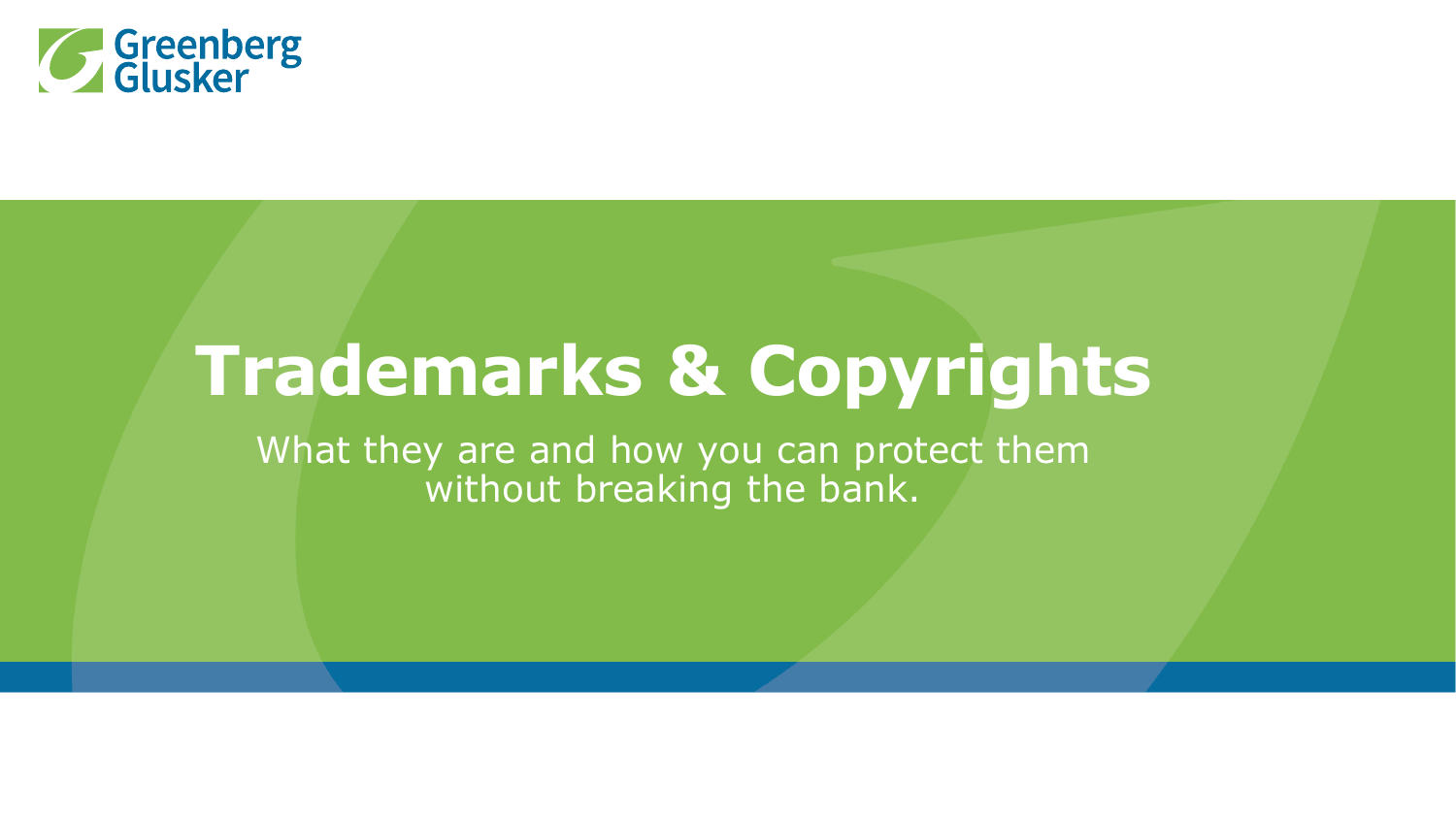## **Intellectual Property: A Brief Primer**

- **Executive Registrable Intellectual Property** 
	- **Trademarks:** source identifiers
	- **Copyrights**: fixed artistic expressions
	- **Patents**: inventions

\*Note: these rights are geographically limited.

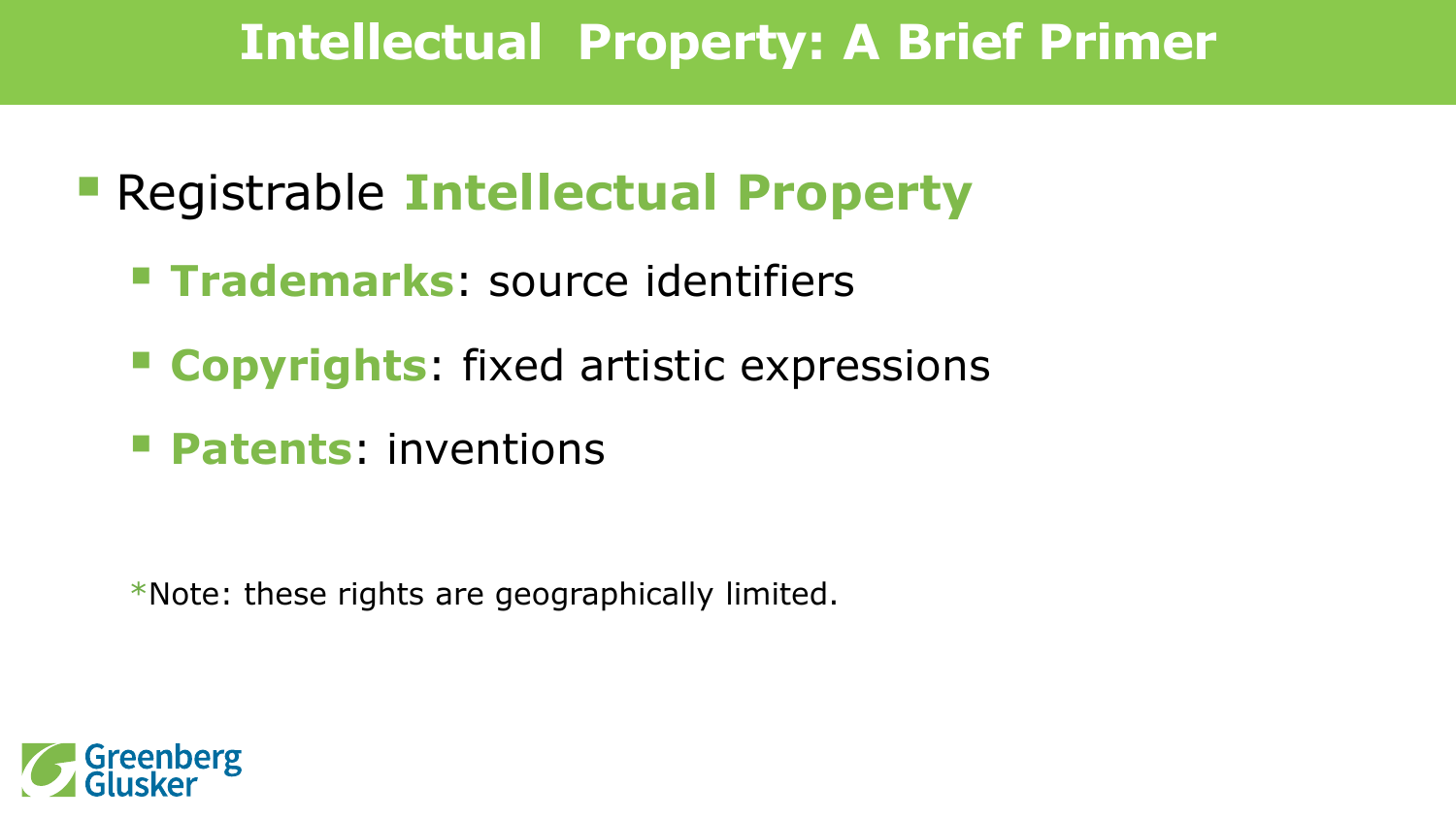#### **What is Trademark?**

Anything used by a company (e.g., words, designs or expressions) to identify and distinguish the **source** for different goods and services.



**Greenberg** 

 The "**TM**" is used to signify a mark that is not registered with the USPTO

The **R** is used to signify a mark that is registered with the USPTO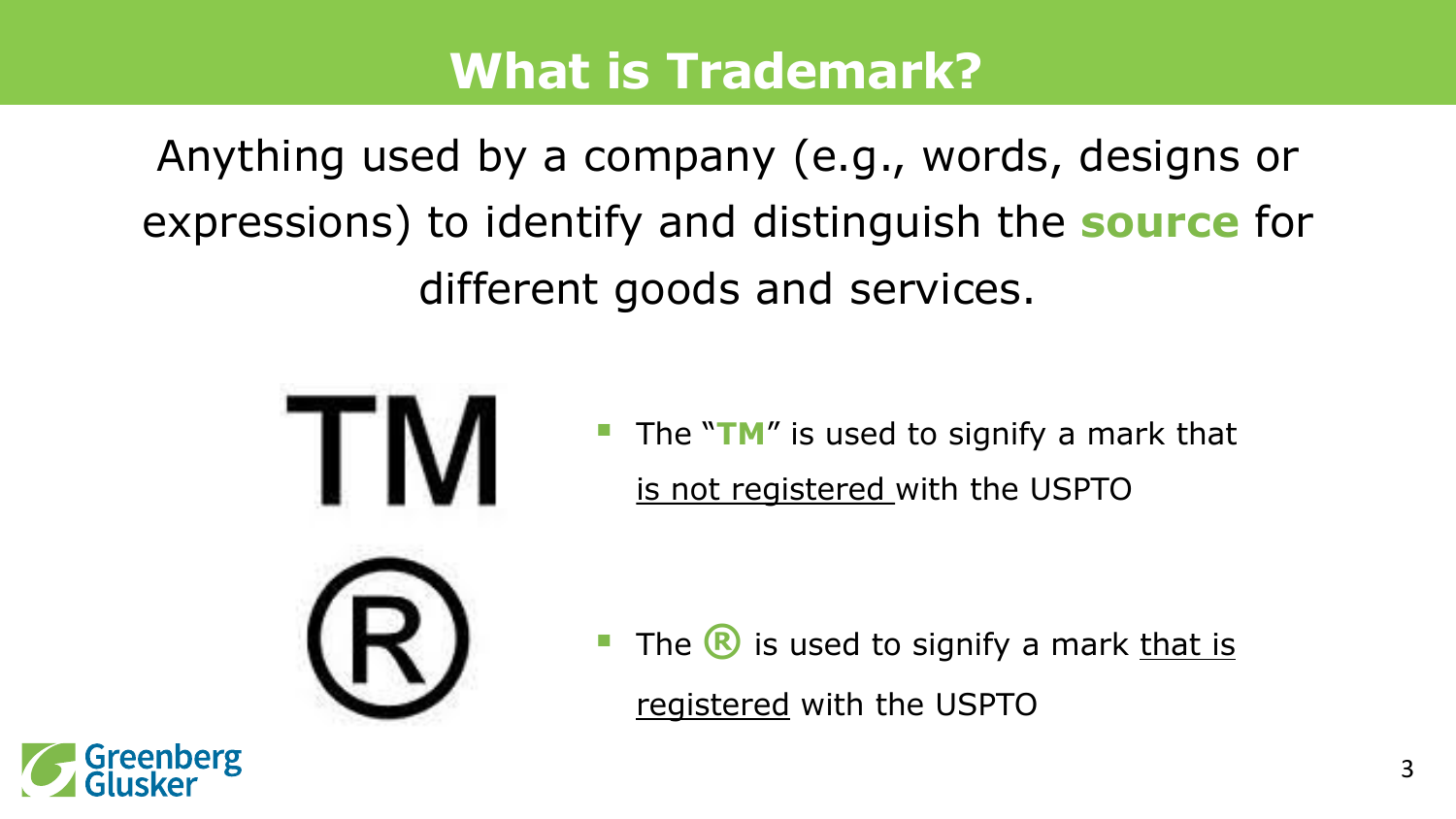## **Types of Trademarks**

- Word Marks
- Slogans/Taglines
- Logos/Design Marks
- Trade Dress
- **Sounds**
- Colors/Color Schemes
- Scents
- Mascots/Characters



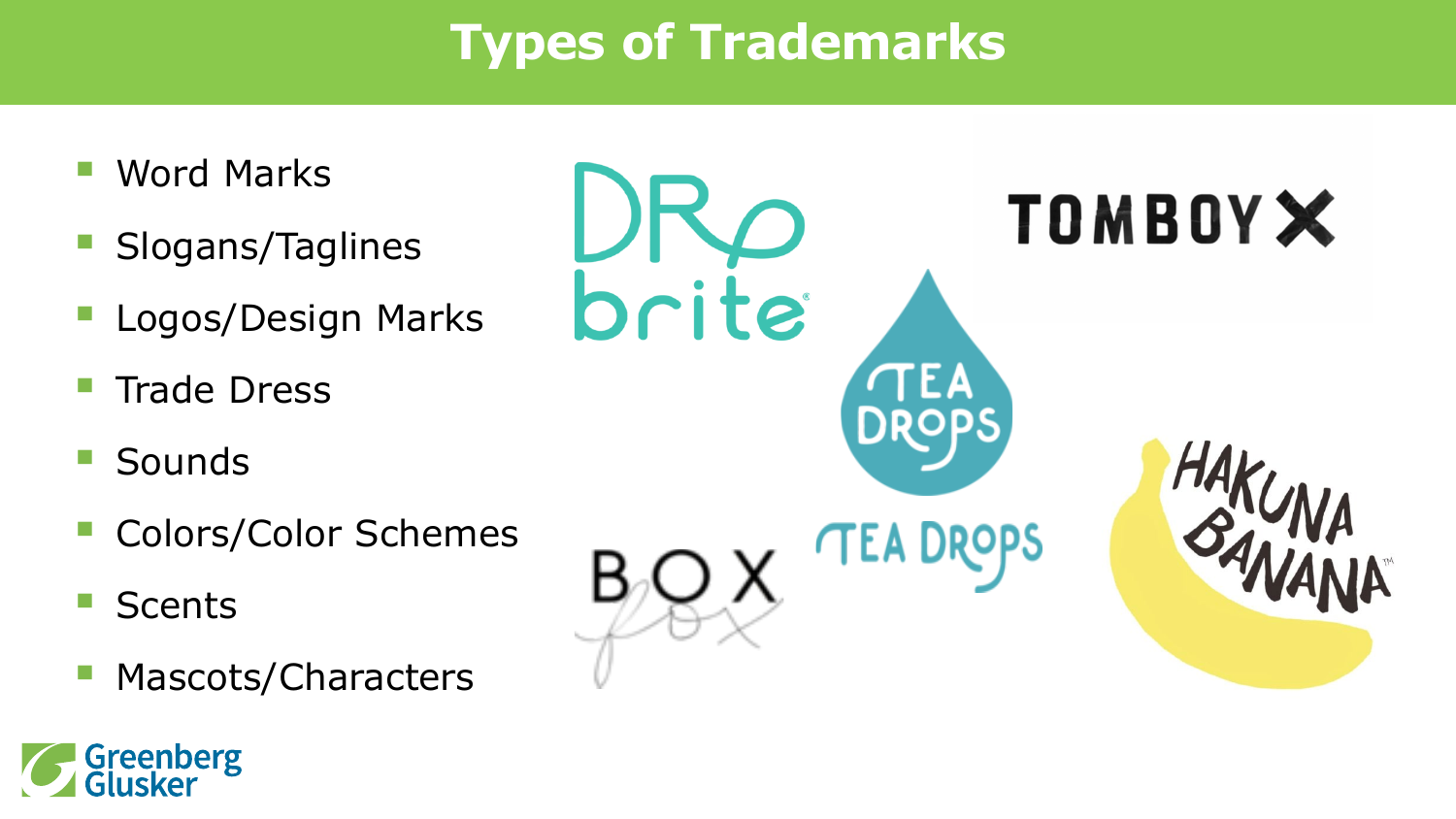## **What Cannot be a (Registered) Trademark?**

- **Descriptive words or phrases**
- **Mis-descriptive words or phrases**
- **Surnames (usually)**
- Words or phrases confusingly similar to other trademarks
- Immoral/Scandalous Material**\***

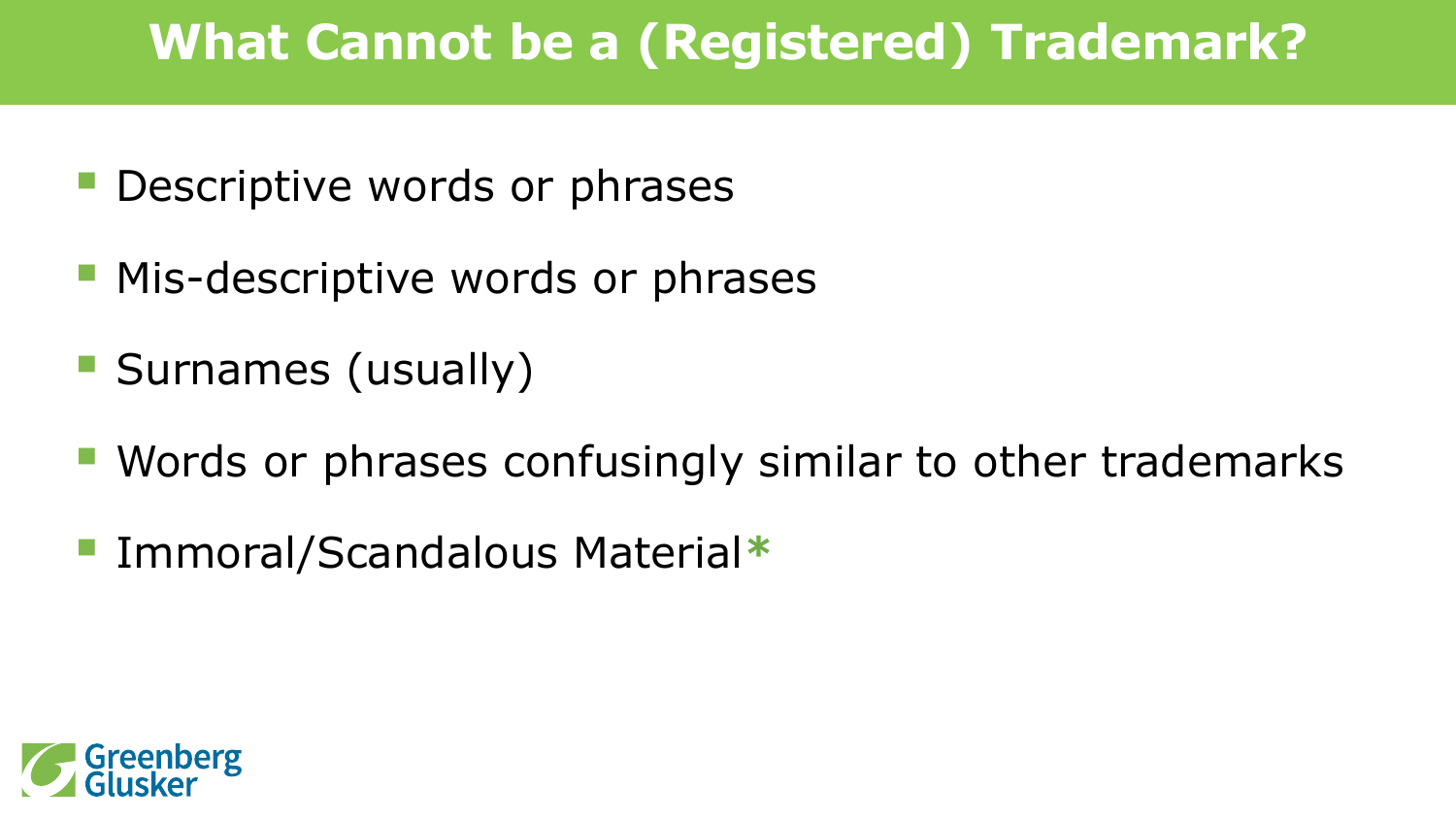## **How do you obtain rights in a trademark?**

- **Trademark rights are acquired by use.**
- As source identifiers, trademarks tell consumers that *your*  goods and/or services come from *you.*
- **Trademark owners have the <b>exclusive** right to control the use of their mark(s).

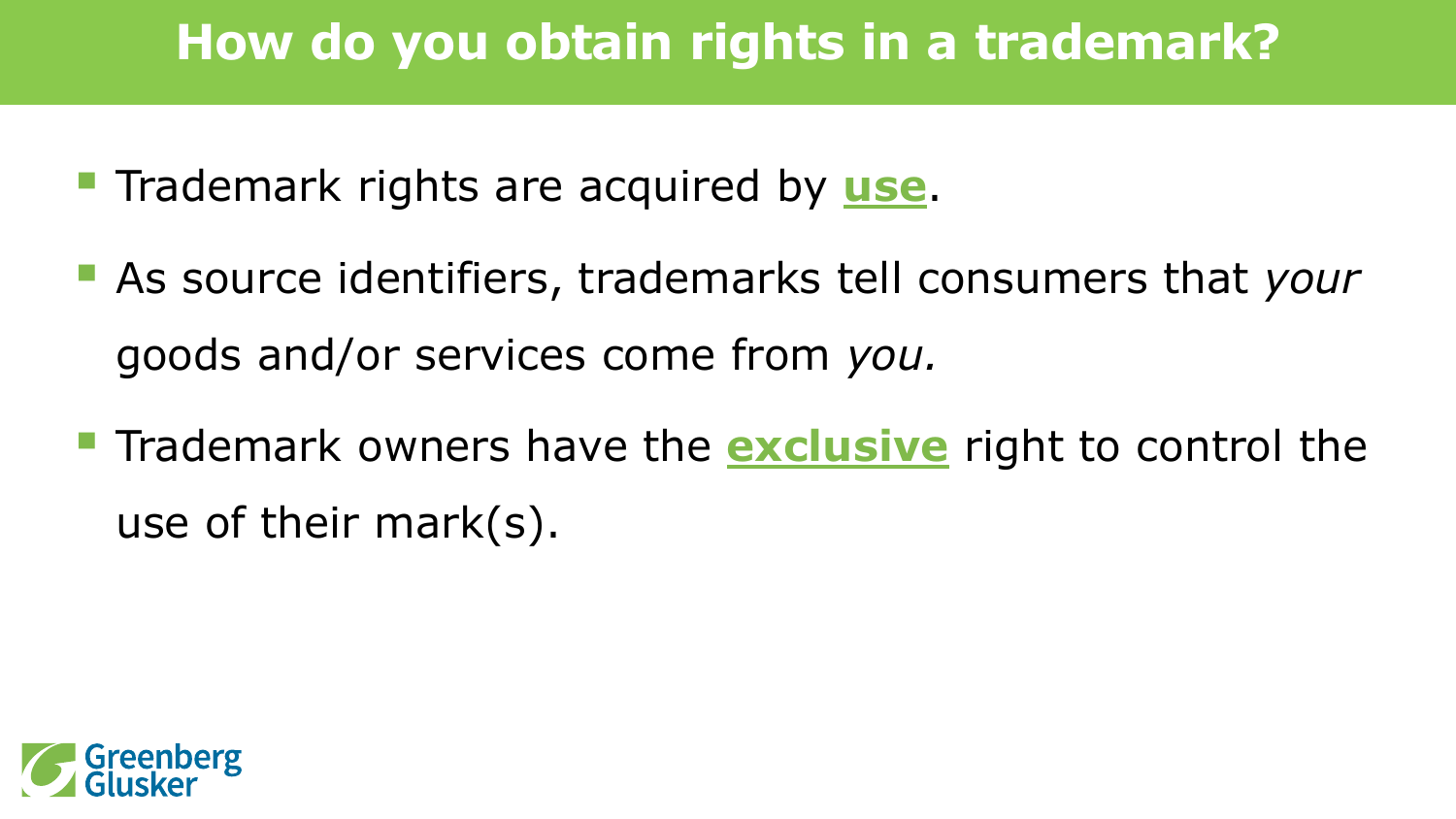#### **What if Someone Else is Using the Same/a Similar Trademark?**

- **This may constitute trademark infringement.**
- **Trademark infringement occurs when an unauthorized** party uses a mark that is:
	- **Similar in sight, sound or connotation** 
		- **Does not need to be identical**
	- **Used with the same/related goods or services**
	- **Likely to cause consumer confusion**

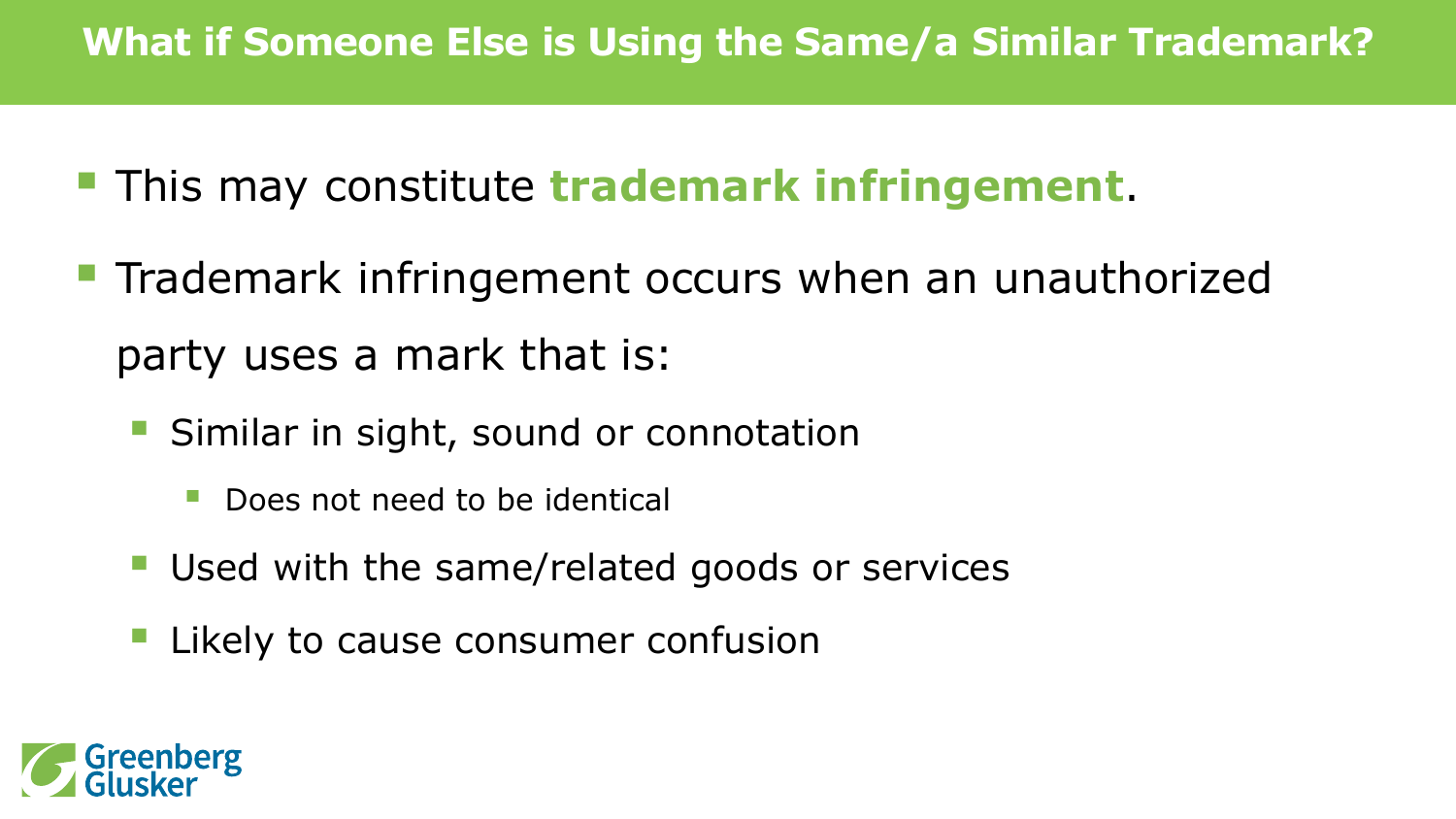#### **How to Choose a Strong Mark and Avoid Infringement**

#### **Strong** marks are:

- Not descriptive
- Uncommon
- Unique
- Arbitrary
- Because strong marks are unique and not descriptive, they are less likely to infringe a third party's trademark.

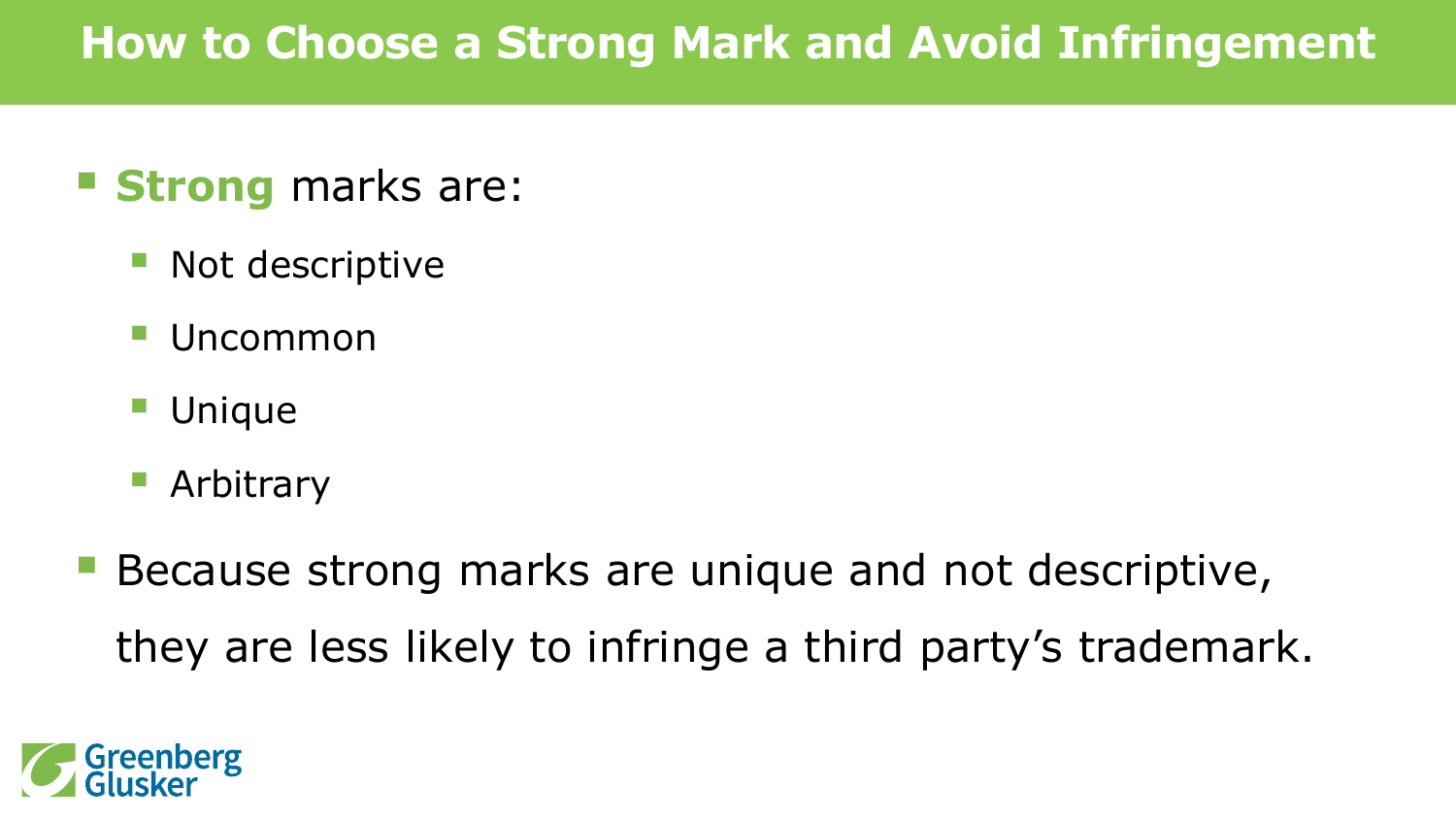### **Critical Practice Tip**

# **Clearance!!!**

## **Always** conduct USPTO and general internet searches for similar preexisting marks.

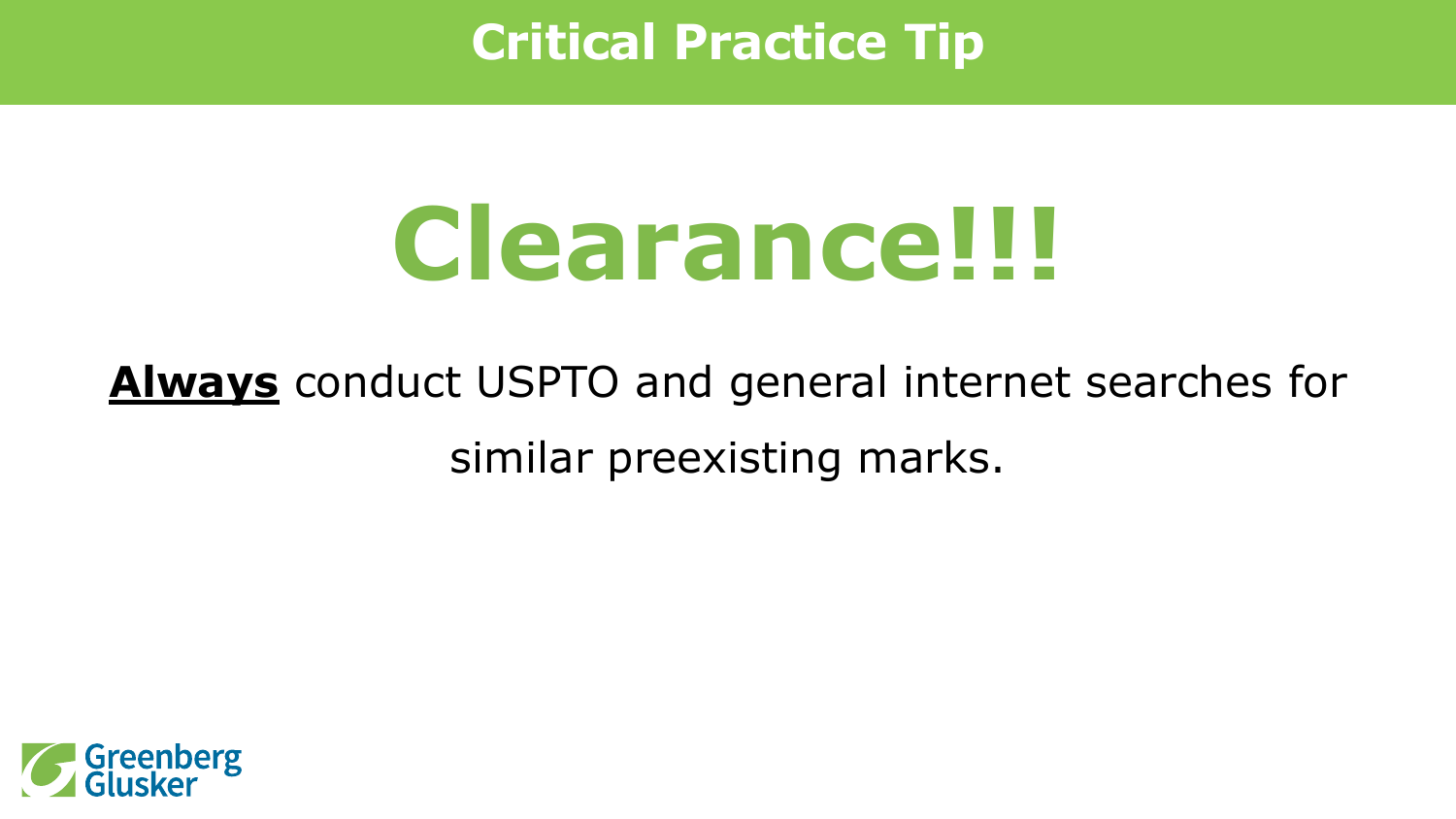#### **Assess Risks**

- Risks to *use*
	- Are there registered or unregistered *uses* of similar marks on similar goods/services?
- Risks to *registration*
	- **Are there preexisting registrations or pending applications for** similar marks covering similar goods/services

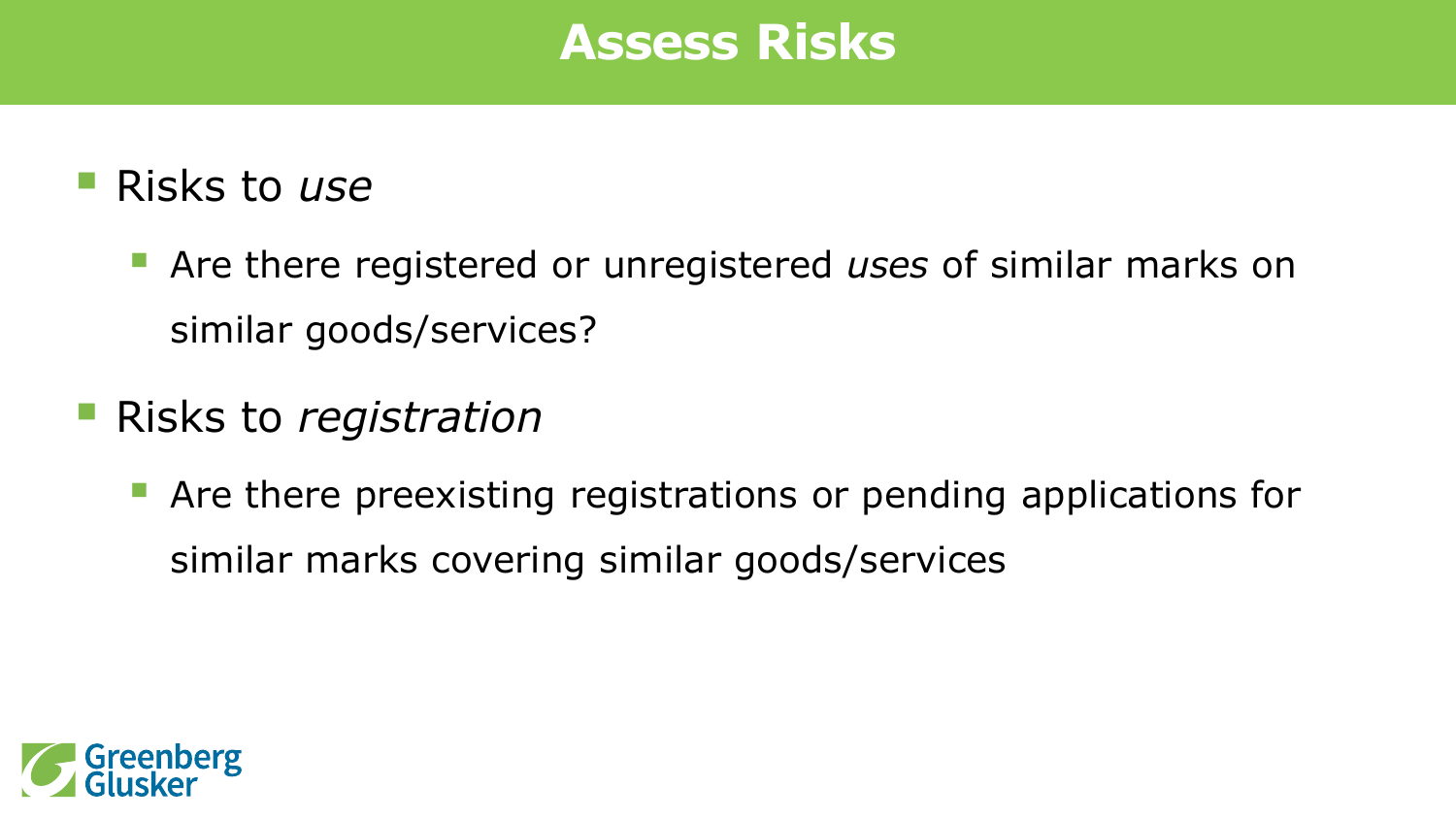## **Applying for a Trademark Registration**

#### [www.USPTO.gov](http://www.uspto.gov/)

- What *kind* of mark?
- Who owns the mark?
- What are the goods and services the mark will be used on?
- Are you using the mark **now** or do you plan to in the **future**?
	- If you are using the mark now, do you have proof of use? When did you start using the mark?
- Cost: \$225-\$275 per class of goods/services

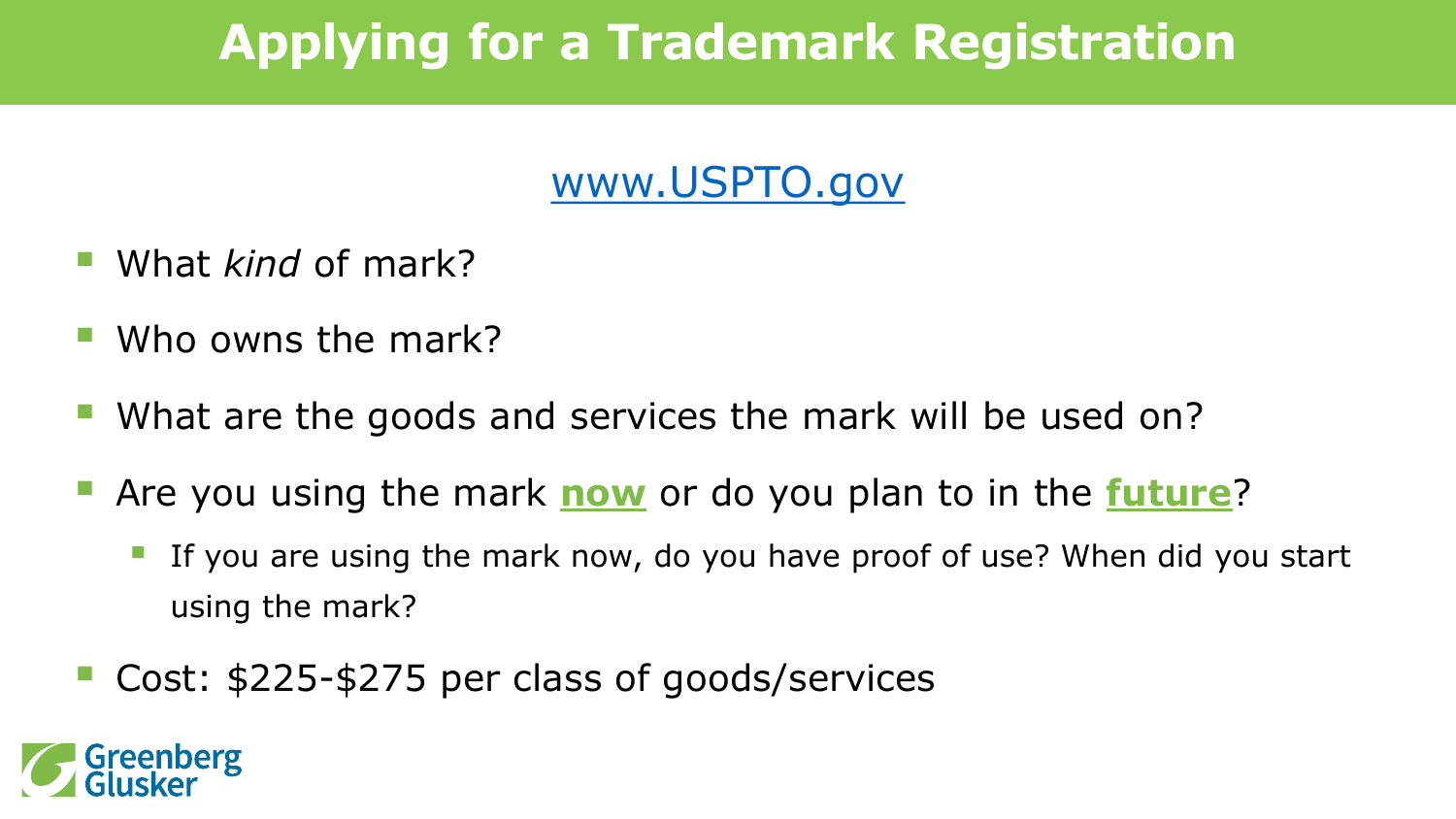## **After Applying**

- 3-4 Months for Review
- **Office Actions**
- **Publication for Opposition**
- Notice of Allowance (for "intent-to-use") Applications
- Registration
- **Maintenance: Post-Registration Requirements**

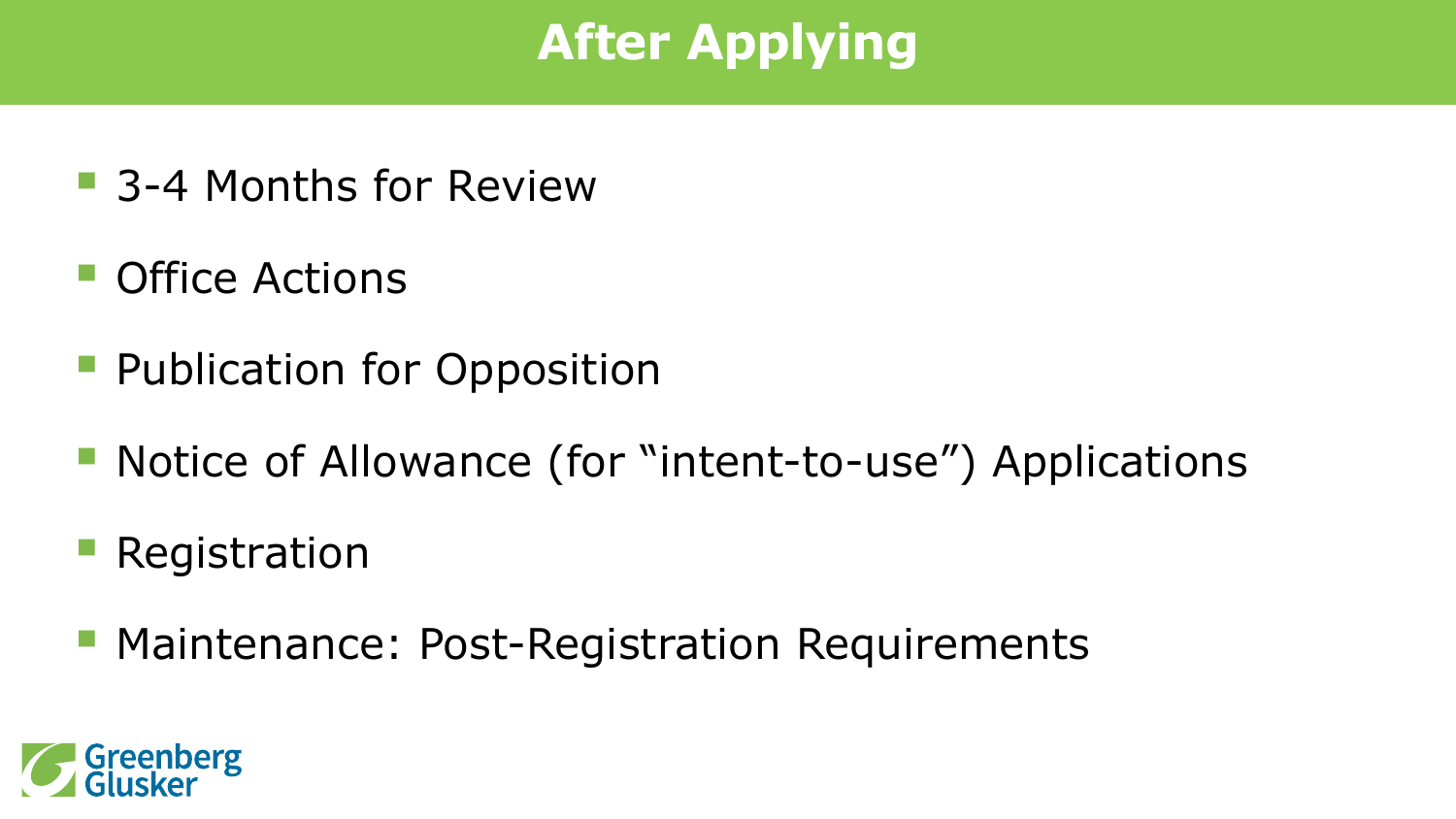## **Critical Practice Tip**

# **Enforcement!!!**

- **Trademark rights are "use or lose it" rights.** 
	- **Trademark watch services can assist with enforcement for low** annual fees
	- **Cease and desist letters**
	- **Customs and border patrol (requires registration)**

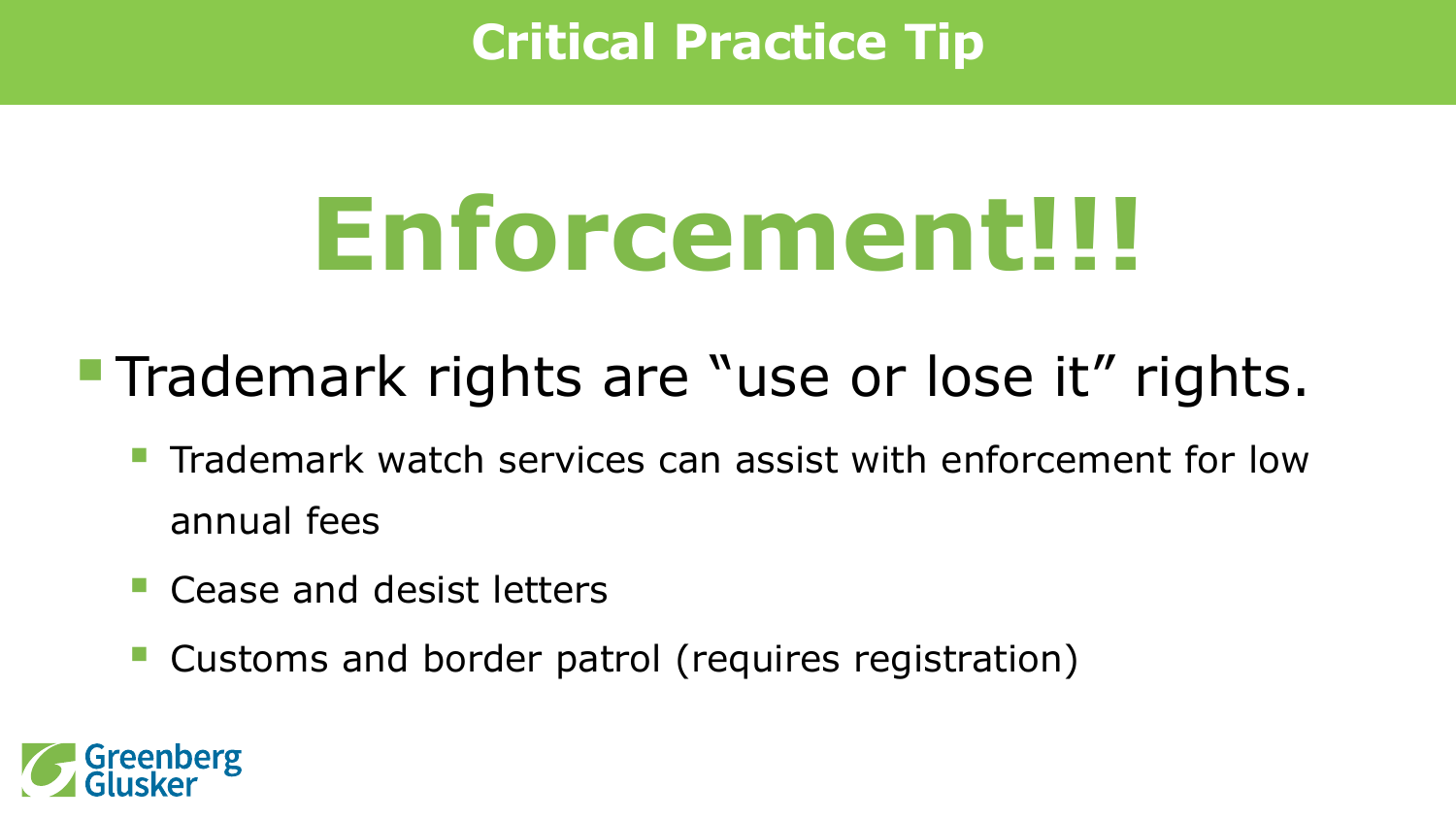## **What is Copyright?**

- **The exclusive** right to **reproduce** an original fixed artistic expression.
- Copyright is **automatic** upon creation of the original fixed work, and can also be registered with the U.S. Copyright Office.



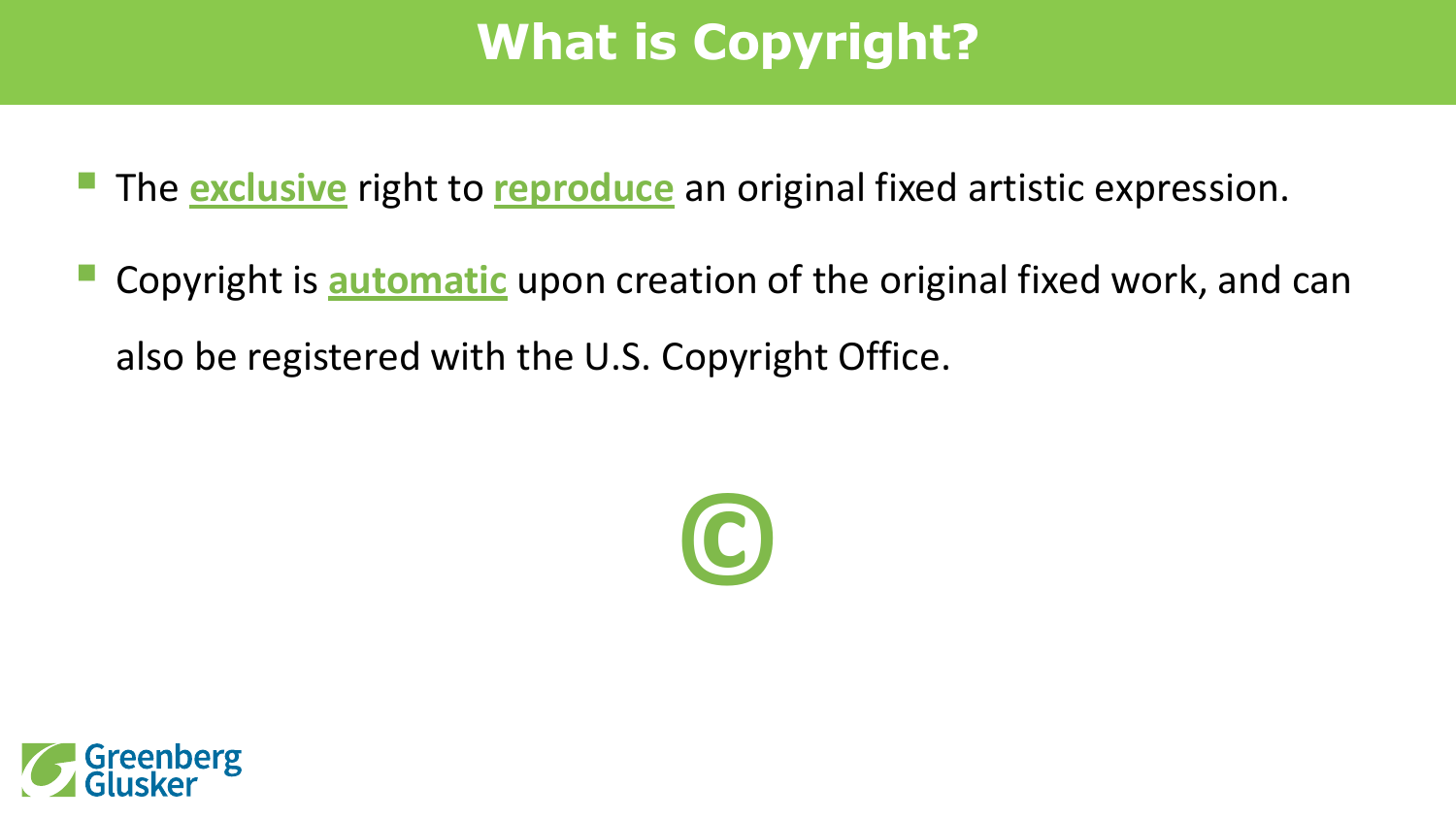## **What is Subject to Copyright?**

- Visual Works of Art
- **Literary Works**
- **Sculptural Works**
- **Films**
- **Sound Recordings**
- Code

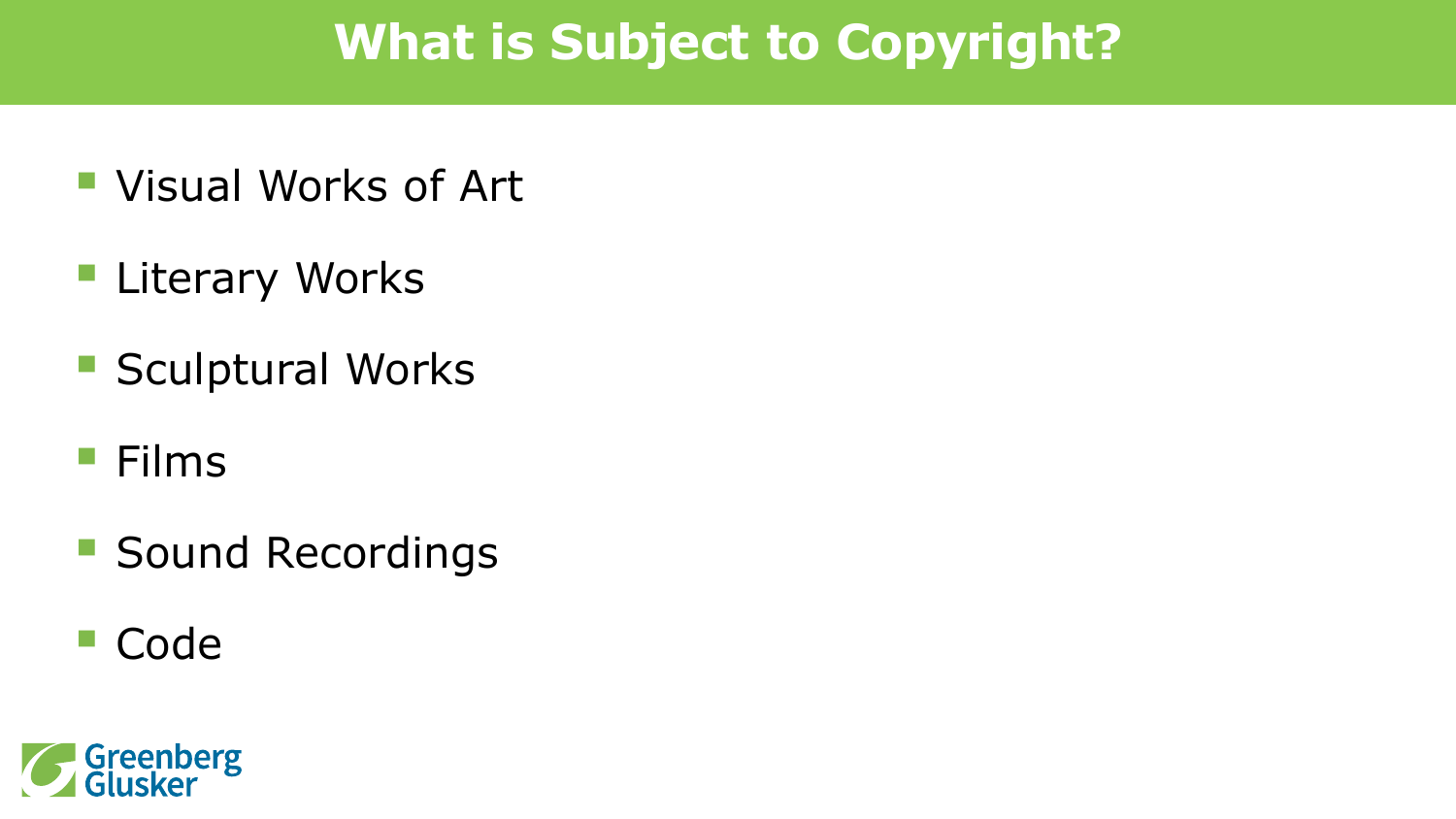## **What does this mean for your brand?**

- Logos (sometimes)
- Photographs
- Ad copy (but not instructions/recipes/ingredient lists)
- **Commercials**
- Pamphlets/brochures/decks
- Websites
- Code

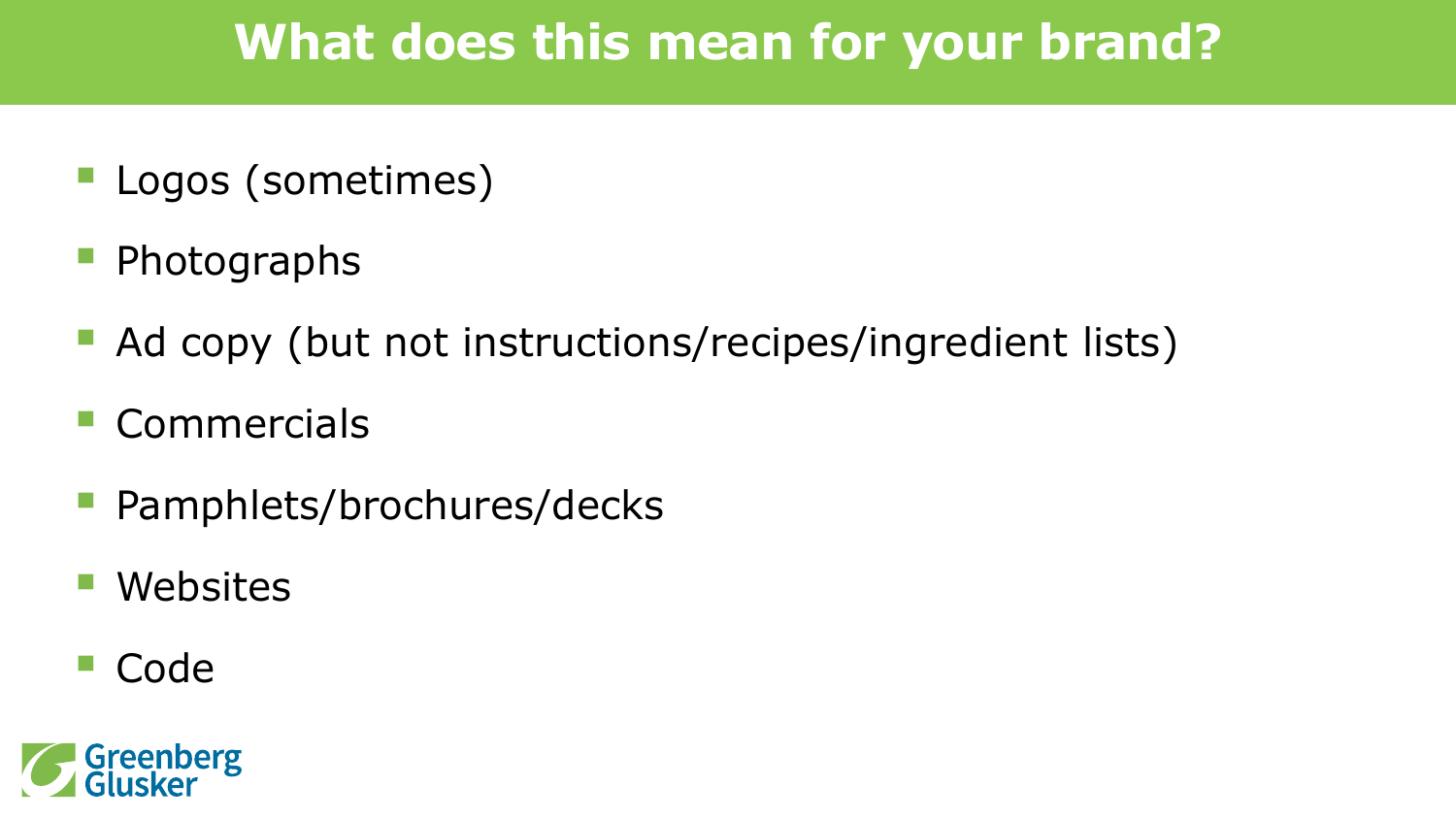## **Who Owns the Copyright?**

- Who is the **author** (creator)?
	- **Work made for hire**?
		- **Employee?**
		- **Independent Contractor?**
- **Who is the claimant** (legal owner)?
	- **The author?**
	- **An entity?**

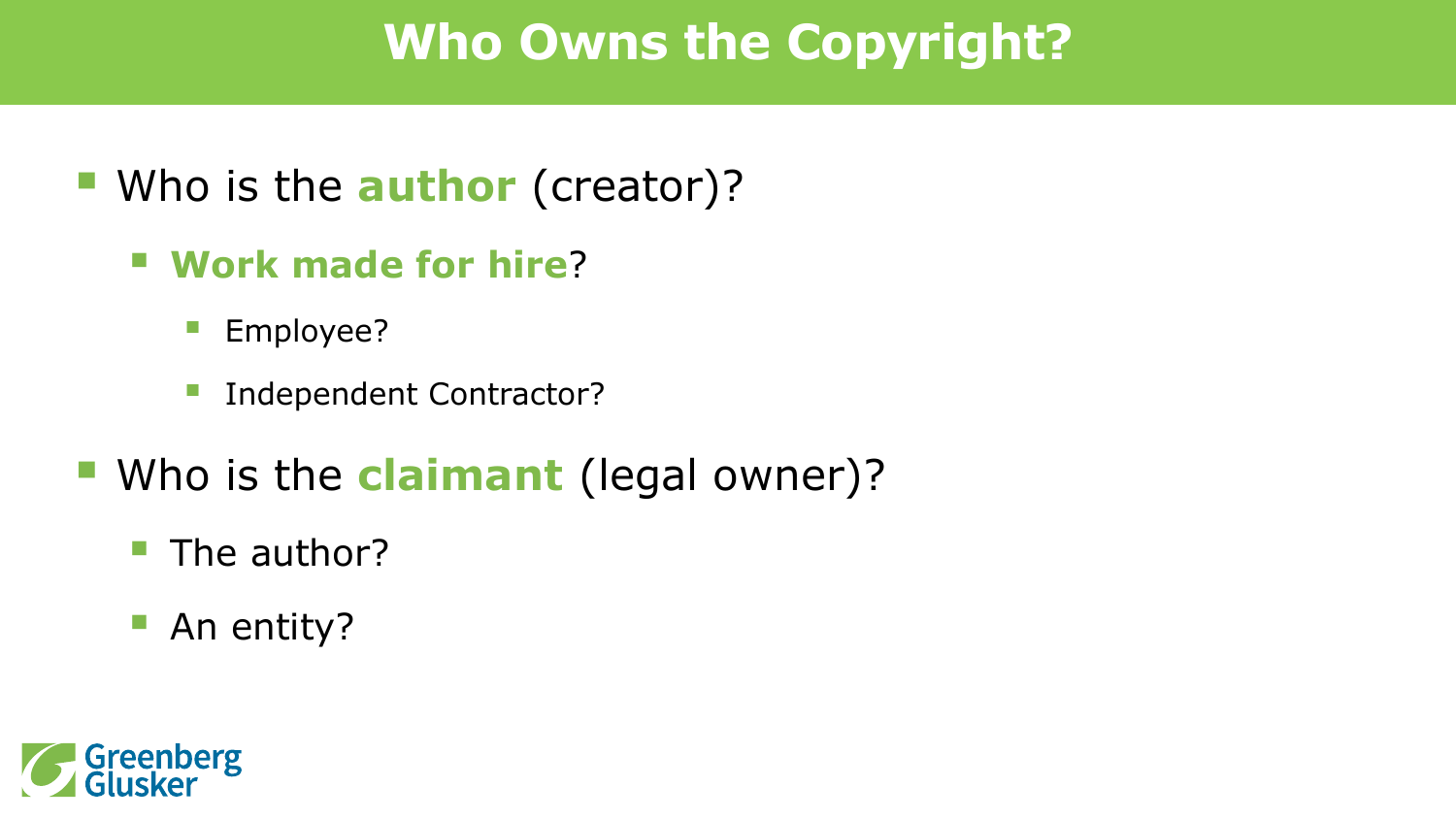## **Critical Practice Tip**

- **Make sure all content creators are either:** 
	- **Employees**
	- Independent Contractors subject to a work made for hire agreement
- **This includes graphic artists, web designers, coders,** photographers, copywriters

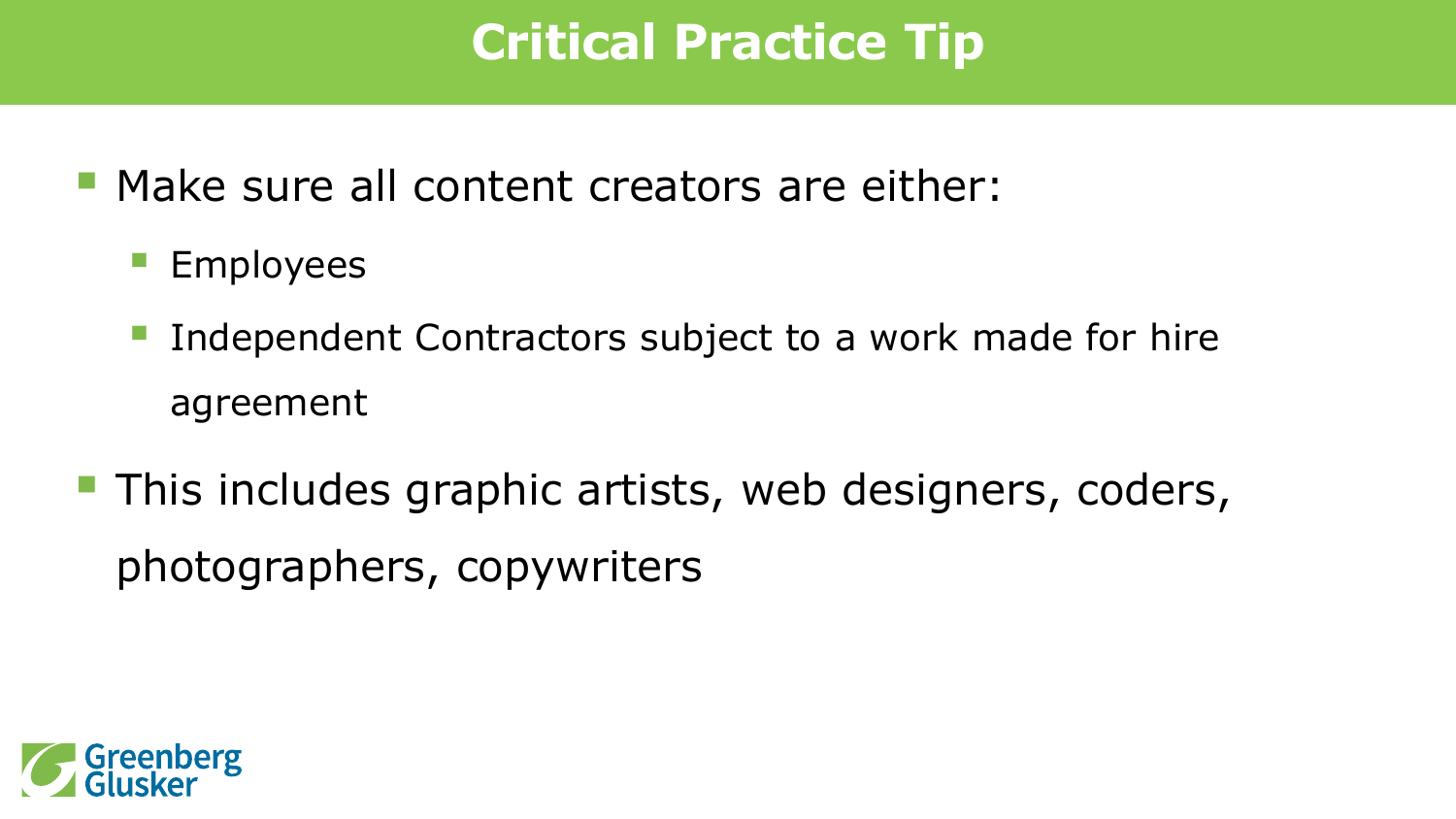## **Applying for Copyright**

[www.copyright.gov](http://www.copyright.gov/)

- **What kind of work is it?**
- **Who is the author?**
- **Who is the claimant?**
- Date of publication (or creation if unpublished)
- Deposit copy
- **Cost: \$65**

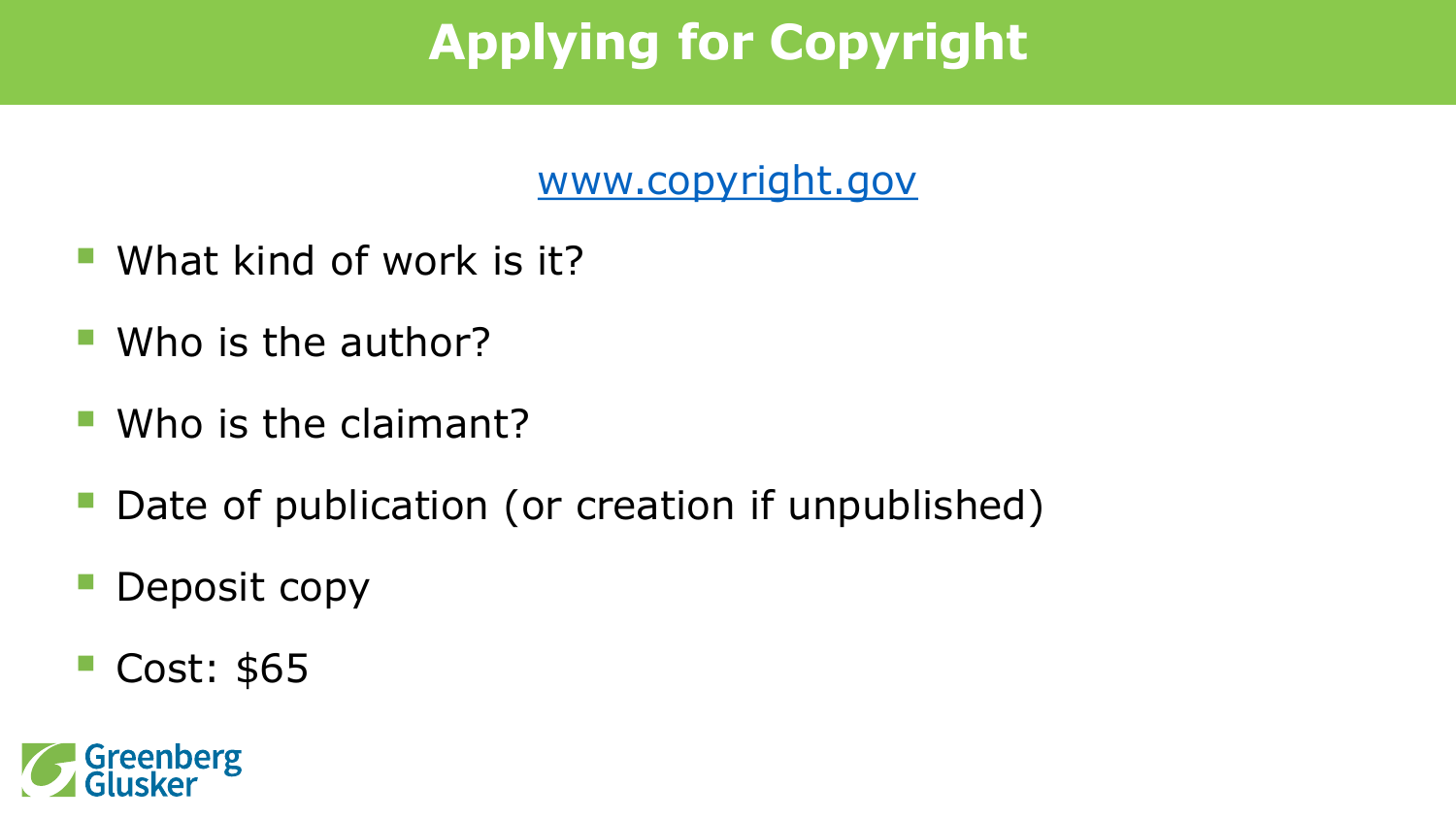#### **Enforcement**

- Although copyrights are **not** diminished for failure to enforce, as a copyright owner you have the right to exclude others from using your works.
	- Cease and desist letters
	- DMCA takedown notices

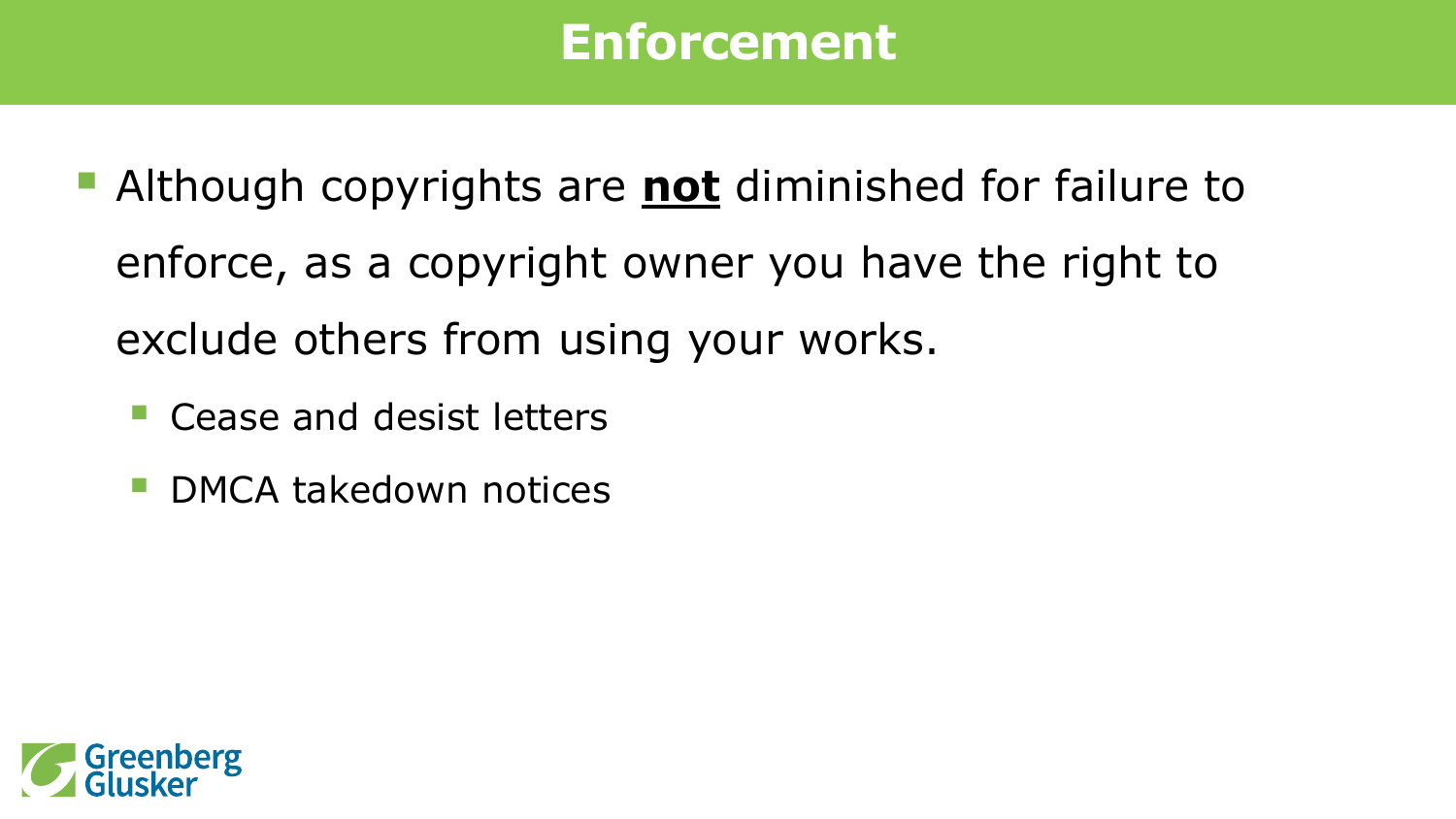#### **Enforcement**

- **Although copyrights exist upon creation of a work, works** must be registered with the copyright office in order to **sue** for infringement.
- **Copyright infringement is not the same as trademark** infringement.
	- **Derivative** Works v. **Transformative** Works